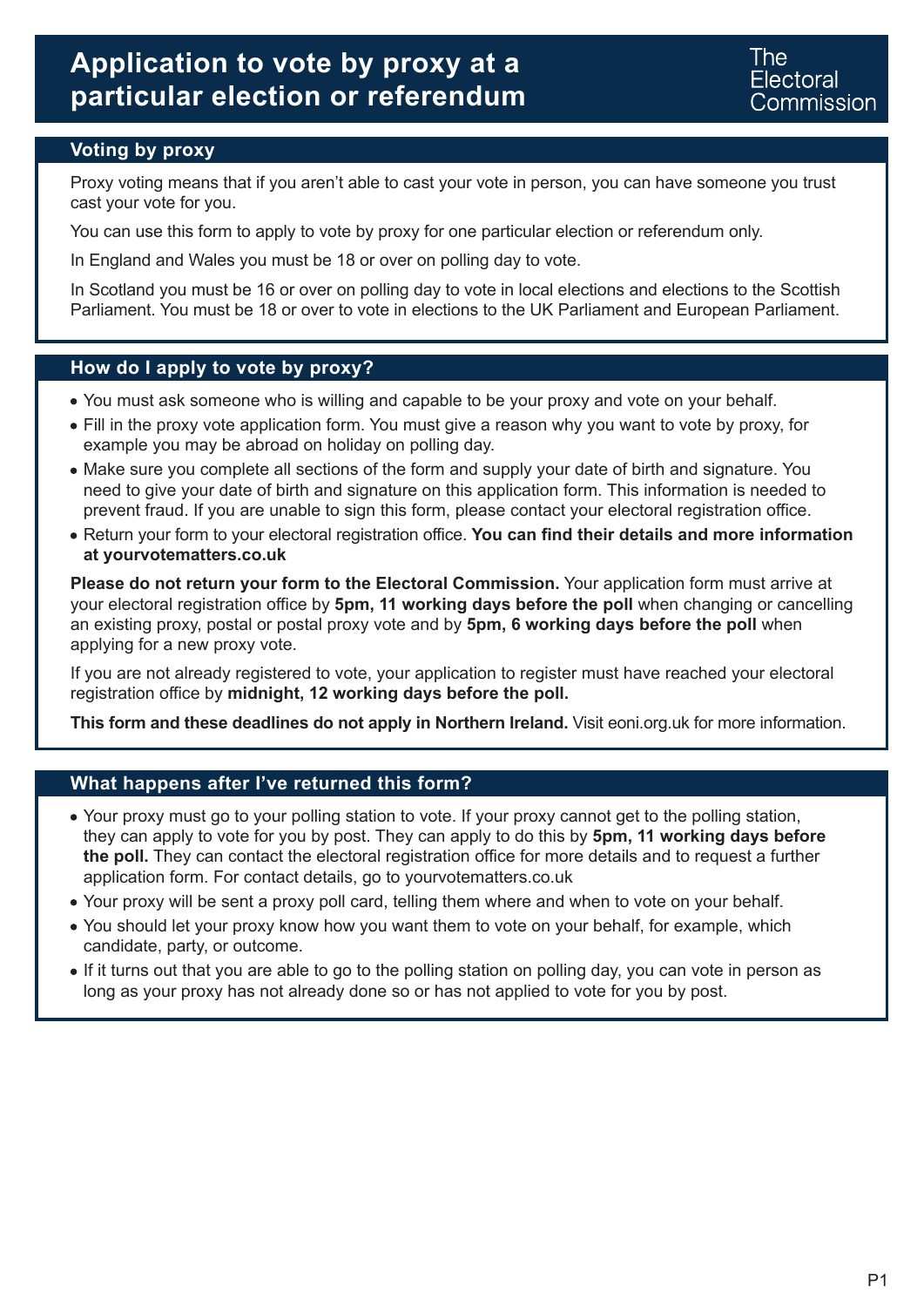# **Application to vote by proxy at a particular election or referendum**

### **Voting as a proxy**

A person can only be a proxy for close relatives and up to two other people at an election or referendum.

Close relatives are the spouse, civil partner, parent, grandparent, brother, sister, child or grandchild of the applicant.

The person you wish to appoint as your proxy can only act as proxy if they are 18 or over (16 or over in Scotland at local elections and elections to the Scottish Parliament) and they are (or will be) registered for that election or referendum.

#### **Privacy statement**

The Electoral Registration Officer will only use the information you give them for electoral purposes. They will look after personal information securely and will follow data protection legislation. They will not give personal information about you or any personal information you may provide on other people to anyone else or another organisation unless they have to by law.

The lawful basis to collect the information in this form is that it is necessary for the performance of a task carried out in the public interest and exercise of official authority as vested in the Electoral Registration Officer as set out in Representation of the People Act 1983 and associated regulations.

The Electoral Registration Officer is the Data Controller. For further information relating to the processing of personal data you should refer to their privacy notice on their website. You can find their website address and contact details at yourvotematters.co.uk